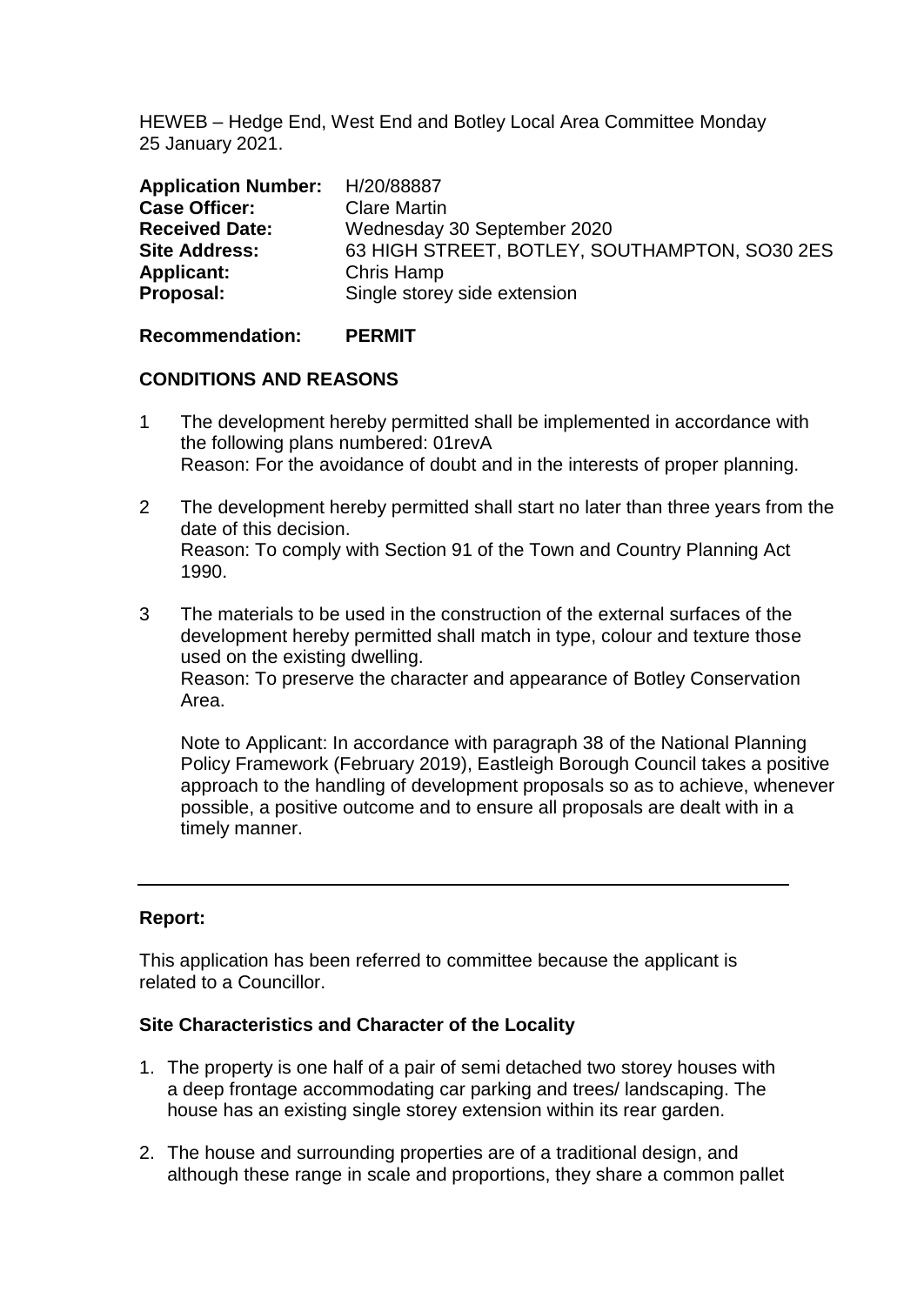of materials and design features. The house and immediately adjoining properties sit along way back within their plots along an established building line. The site forms part of the historic Botley Conservation Area.

3. There are no listed buildings directly adjacent to the property and as such work at the property will not harm the setting of any listed buildings.

## **Description of Application**

4. The proposal is for a single storey side extension to provide entrance hall, toilet and utility room and measures 2.5m(width) by 7.5m(depth) by 3.2m(height). The extension has a mono pitched roof and is of a fairly traditional design.

#### **Relevant Planning History**

5. H/19/85795 – Alterations to existing rear entrance and existing rear conservatory – Permitted (July 2019)

#### **Representations Received**

6. None

#### **Consultation Responses**

- 7. **Botley Parish Council - No objection**, plans should show provision for waste bins at the front of the property once the side access is removed.
- 8. **Built Heritage Consultant – No objection**, advice provided on external materials and detailing.

#### **Policy Context and Designations Applicable to Site**

- Within Built-up Area Boundary
- Within Established Residential Area
- Within Botley Conservation Area

## **Eastleigh Borough Local Plan Review (2001-2011) Saved Policies:**

- 59.BE (General Development)
- 169.LB (Conservation Areas)

## **Submitted Eastleigh Borough Local Plan 2011 - 2029, July 2014**

9. The Eastleigh Borough Local Plan 2011-2029 was submitted for examination in July 2014 but the Inspector concluded that insufficient housing was being provided for in the Plan and that it was unsound. While this has not been withdrawn and remains a material consideration, it can therefore be considered to have extremely limited weight in the determination of this application.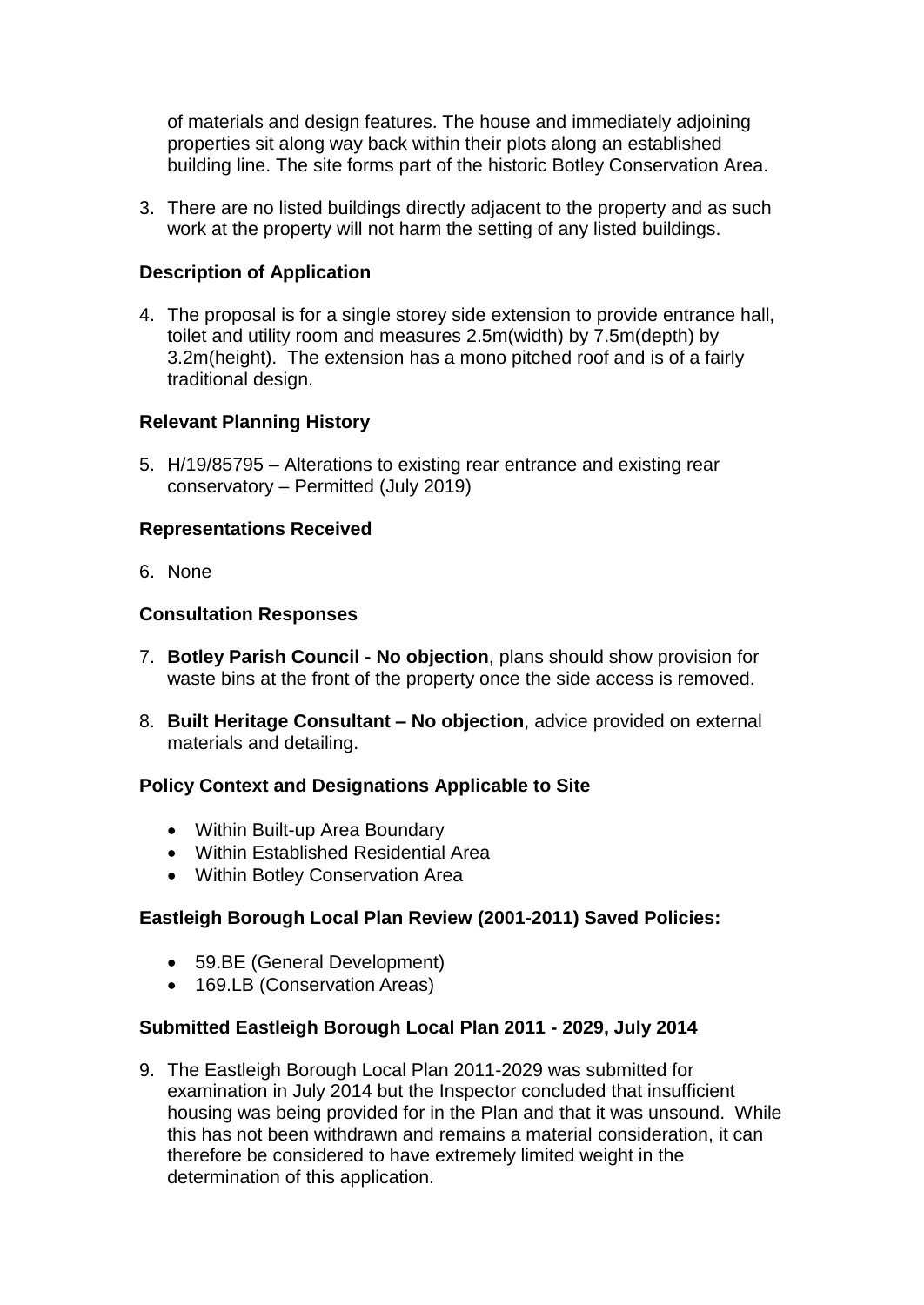# **Submitted Eastleigh Borough Local Plan 2016-2036**

- 10.The 2016-2036 Local Plan was submitted to the Planning Inspectorate on 31st October 2018 and the examination hearings concluded in January 2020. The Council received the Inspector's post-Hearing advice on 1 April 2020. The Council is progressing with modifications to the Local Plan to enable its adoption, anticipated in mid 2021. Given the status of the Emerging Plan, and the policies related to this development site, it is considered that overall considerable weight can be attributed to it. The most relevant policies are:
	- DM1 (General development):
	- DM12 (Heritage assets).

# **Supplementary Planning Documents**

- Quality Places (2011)
- Botley Conservation Area (2005)

# **National Planning Policy Framework**

11.At national level, the National Planning Policy Framework (the 'NPPF' or the 'Framework') is a material consideration of significant weight in the determination of planning applications. The National Planning Policy Framework (the 'NPPF' or the 'Framework') states that (as required by statute) applications for planning permission must be determined in accordance with the development plan unless material considerations indicate otherwise and sets out a general presumption in favour of sustainable development unless material considerations indicate otherwise.

## **National Planning Practice Guidance**

12.Where material, the Planning Practice Guidance which supports the provisions and policies of the NPPF should be afforded weight in the consideration and determination of planning applications.

## **Assessment of Proposal: Development Plan and / or Legislative Background**

13.Section 70(2) of the Town and Country Planning Act 1990 and Section 38(6) of the Planning and Compulsory Purchase Act 2004 require a Local Planning Authority determining an application to do so in accordance with the Development Plan unless material considerations indicate otherwise. The Development Plan comprises the Saved Policies of the Eastleigh Borough Local Plan Review 2001-2011 and the Hampshire Minerals and Waste Plan 2013 (which is not applicable in this case). The NPPF and the Planning Practice Guidance constitute material considerations of significant weight.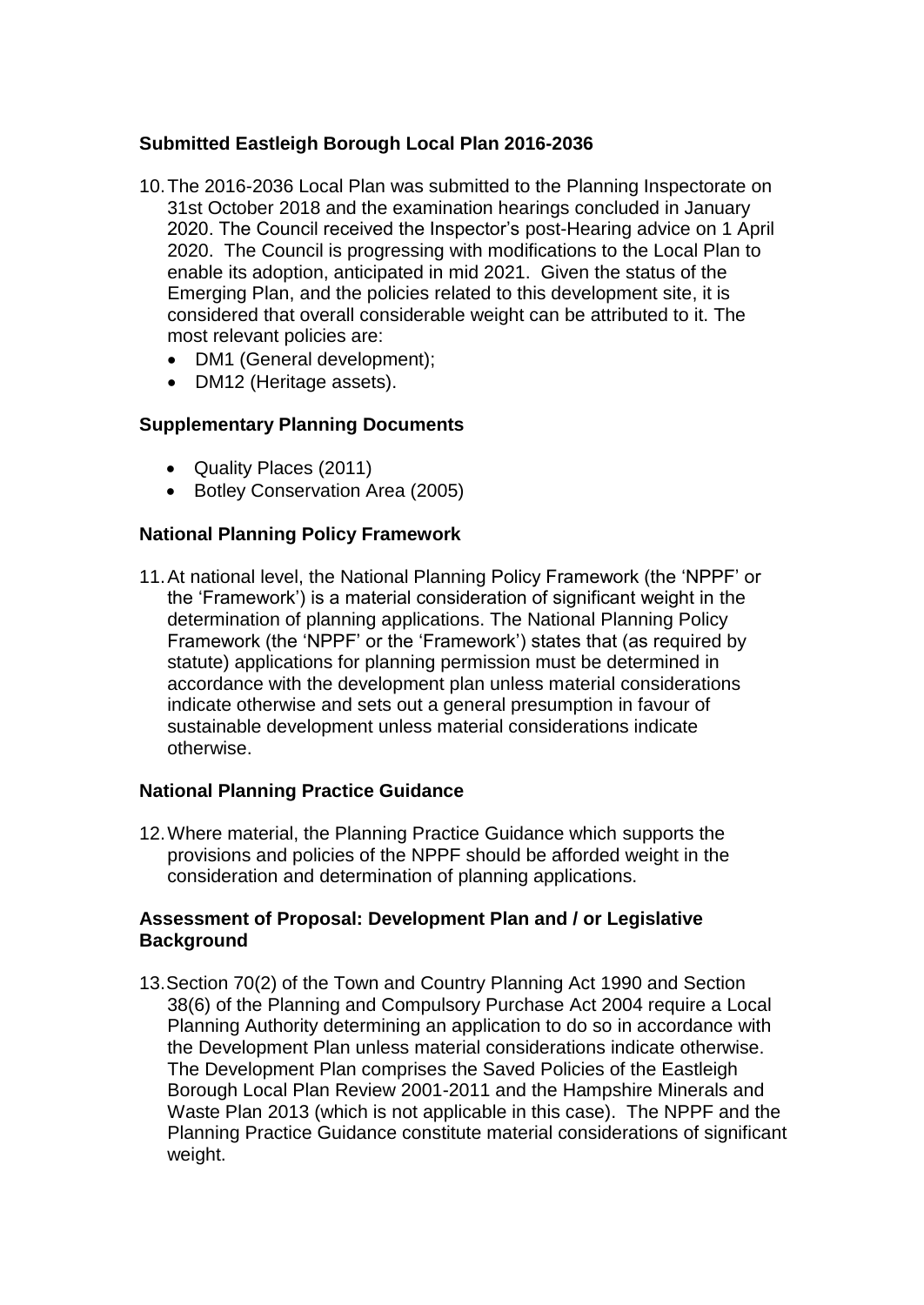14.The site also lies within a Conservation Area and Section 71(1) of the Planning (Listed Buildings & Conservation Areas) Act 1990 states:

"In the exercise, with respect to any buildings or other land in the Conservation Area of any powers (under the Planning Acts), special attention shall be paid to the desirability of preserving or enhancing the character or appearance of that area".

## **Principle and Policies:**

- 15.The site is located within the urban edge where the principle of development is acceptable providing the details accord with the relevant planning policies.
- 16.Saved Policy 59.BE of the Adopted Local Plan requires development to take full and proper account of the context of the site including the character and appearance of the locality and be appropriate in mass, scale, materials, layout, design and siting. It also requires a high standard of landscape design, have a satisfactory means of access and layout for vehicles, cyclist and pedestrians, make provision for refuse and cycle storage and avoid unduly impacting on neighbouring uses through overlooking, loss of light, loss of outlook, noise and fumes.
- 17.The site is also located within Botley Conservation Area where a higher standard of design is required. Saved Policy 169.LB of the Adopted Local Plan requires development within conservation area to: -
	- Preserves or enhances the character or appearance of the Conservation Area or its setting;
	- Not detract from the character of the area and where appropriate retains the existing street building line and the rhythm of the streetscene;
	- Ensure the mass, materials and form of the are in scale and harmony with the existing and adjoining buildings and the area as a whole and the proportions of its parts relate well to each other, to the existing building and to adjoining buildings; and
	- Use materials that are appropriate to and in sympathy with the existing buildings and the particular character of the area.

## **Assessment:**

- 18.The proposal is for a modest single storey side extension running the depth of the original part of the house. The extension is considered to be in proportion to the existing property and its form, detailing and materials reflect those present on the house and its parts relate well to each other.
- 19.The single storey extension is recessed slightly from the front of the house and will retain a clear separation gap between the property and the building immediately adjacent (at 61 High Street). The existing property sits at the end of long driveway, where the side extension will not be prominently viewed from the street scene and follows the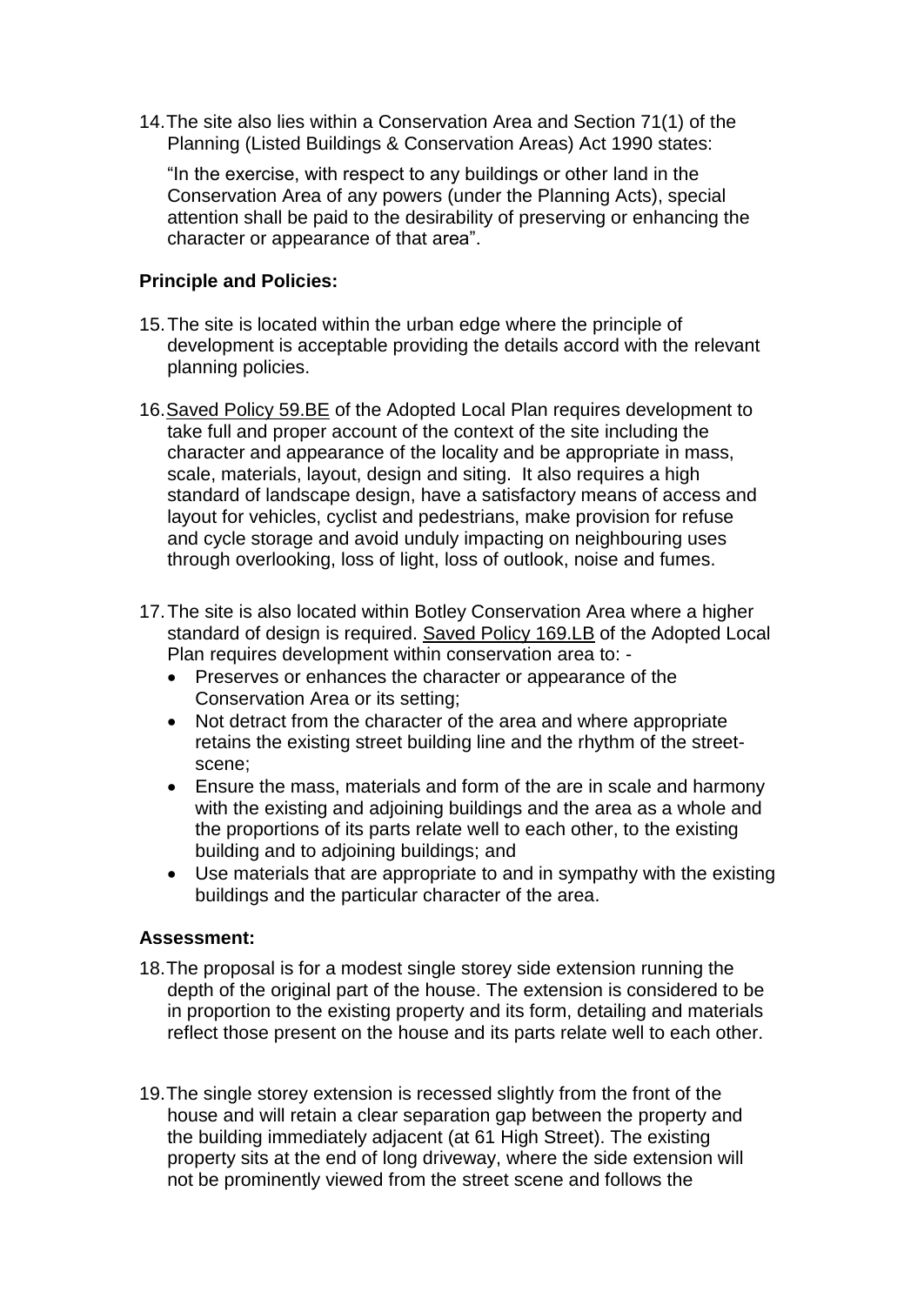established building line. As such the proposal is considered to preserve the character and appearance of the Botley Conservation Area.

- 20.The position of the single storey extension is not considered to unacceptably impact on residential amenity, with it being sited directly adjacent to a dentist surgery rather than another residential property. The extension has a long blank side wall, with only high level windows, and so will not lead to increased levels of overlooking between the house and neighbouring building.
- 21.The proposed extension will not result in an increased need for further onsite car parking and there is ample space on the property's frontage to store bins without these impinging on or affecting the appearance of the conservation area.

## **Other Material Considerations - Equalities Implications:**

- 22.Section 149 of the Equalities Act 2010 created the public sector equality duty. Section149 states:-
	- A public authority must, in the exercise of its functions, have due regard to the need to:
		- i. eliminate discrimination, harassment, victimisation and any other conduct that is prohibited by or under this Act;
		- ii. advance equality of opportunity between persons who share a relevant protected characteristic and persons who do not share it;
		- iii. foster good relations between persons who share a relevant protected characteristic and persons who do not share it.
- 23.When making policy decisions, the Council must take account of the equality duty and in particular any potential impact on protected groups. It is considered that this application does not raise any equality implications.

## **Conclusion**

- 24.The proposed single storey side extension is considered to be an acceptable addition to the property that preserves the character and appearance of the Botley Conservation Area and will not result in a material impact on residential amenity.
- 25.The application is recommended for permission and is in accordance with national and local planning policies.